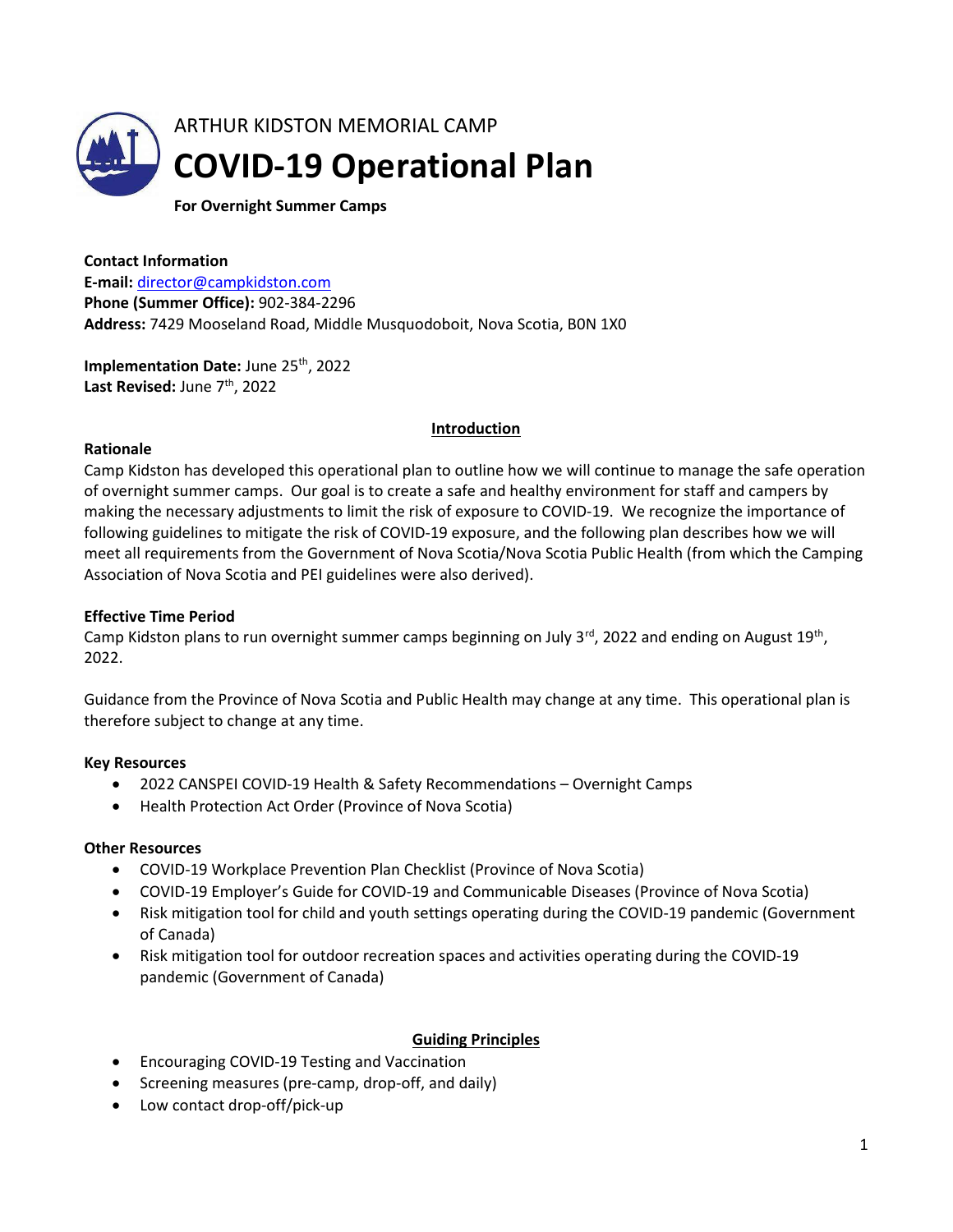- Protective measures (e.g. strict use of handwashing)
- Cleaning and disinfecting protocols
- Clear communication and reminders to campers and parent/guardians
- Detailed plans for safe facility use and program activities
- Detailed plans for outbreak management

### COVID-19 Testing and Vaccination

### **Testing**

- Campers are encouraged to get an asymptomatic test for COVID-19 prior to arriving at camp. Ideally, tests will be taken 24-48 hours prior to arrival and negative results will be available before arrival.
- Asymptomatic rapid tests for COVID-19 are available on-site for staff. Staff are asked to complete an asymptomatic rapid test twice per week.

## Vaccination

 COVID-19 vaccinations are not mandatory in 2022 but are highly encouraged for eligible staff and campers.

## Screening Measures

## Pre-Screening

- Families are required to screen both their camper and anyone dropping their camper off at home, prior to leaving for participation in an overnight camp.
- Staff are required to screen themselves and anyone dropping them off (if applicable), prior to leaving for work at an overnight camp.
- This pre-screening must be completed using the Province of Nova Scotia's COVID-19 Daily Checklist, available at https://novascotia.ca/coronavirus/docs/Daily-COVID-checklist-en.pdf
- A reminder email will be sent 24 hours prior to arrival with the COVID-19 Daily Checklist attached.
- It is expected that campers, staff, and family members who are unwell will not come to camp, even if symptoms are mild.
- A flexible refund policy for campers is in place for Summer 2022 to assist in encouraging families to report symptoms by offering full or partial refunds for campers impacted by COVID-19.
- A paid sick leave program is in place for Summer 2022 staff.

# Opening Day Screening

- Screening will be conducted at arrival, including:
	- o Completing the COVID-19 Daily Checklist (including COVID-19 symptoms and most recent Public Health guidelines)
- Campers who have symptoms and/or do not meet current Public Health guidelines will be sent home and directed to contact 811 as appropriate. They cannot return until fully recovered and cleared by a negative COVID-19 test.

# Daily Screening

- Campers and staff will be supported to immediately report any symptoms that begin during a session.
- Camp counsellors will monitor their assigned campers for any symptoms that develop during a session.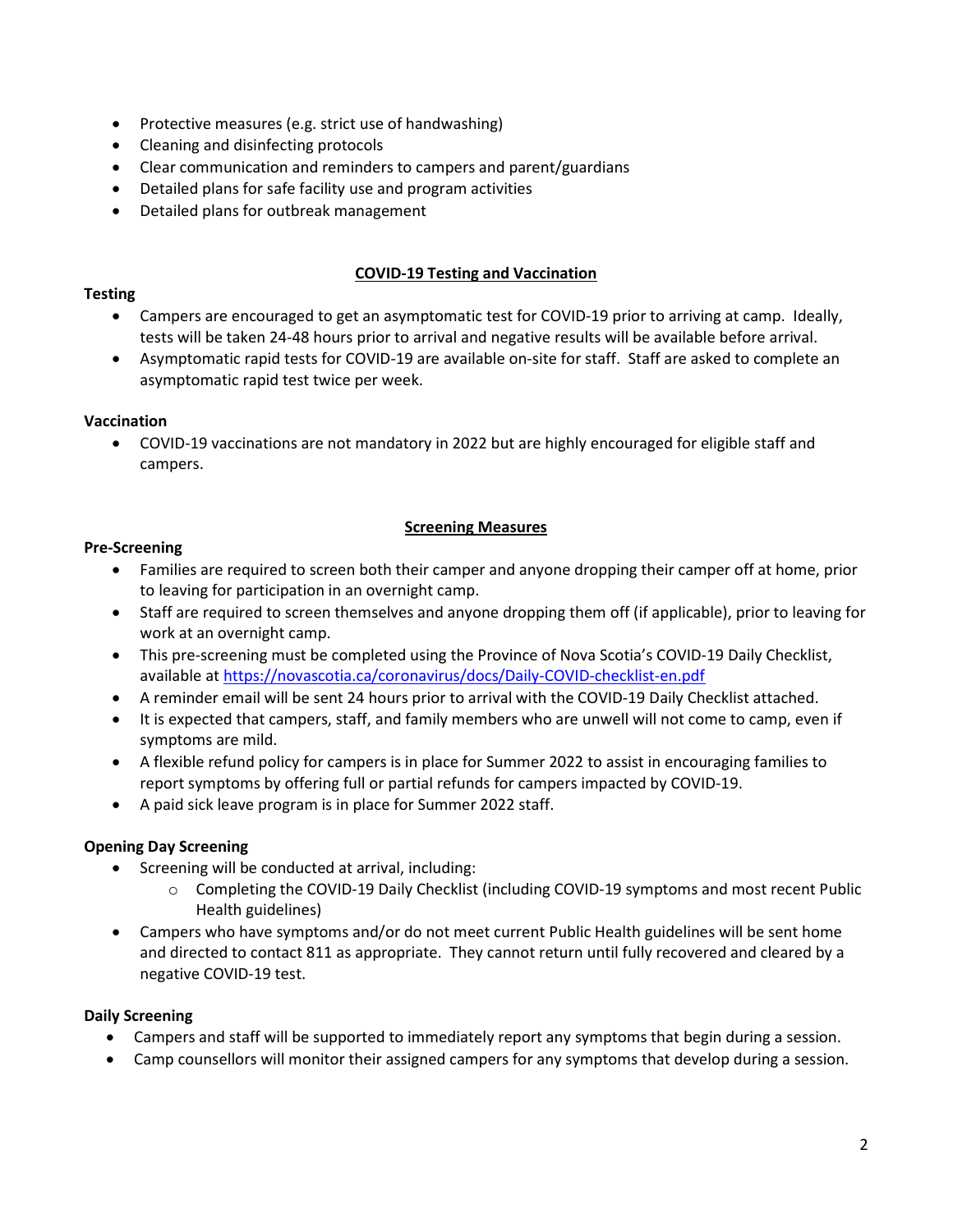# Low Contact Drop-off and Pick-Up

### Registration and Camper Arrival

- With the exception of inclement weather, camper drop-off will be set up outdoors.
- Drop-off will take place over an hour-long period to reduce large gatherings on site.
- Drop-off will include the following steps:
	- o Camper sign-in and camper screening
	- o Medical check-in (drop-off of medications, etc.)
	- o Camper drop-off to cabin
- Camper families/guardians will be encouraged to limit the drop-off process to one adult.
- All staff, volunteers, parents/guardians, and campers will be asked to wear masks during periods of highvolume contact, including drop-off.
- The family bathroom in the main lodge will be available for those dropping off a camper. The bathroom will be disinfected immediately afterwards.

### Pick-Up

- With the exception of inclement weather, camper pick-up will be set up outdoors.
- Pick-up will take place over an hour-long period to reduce large gatherings on site.
- Pick-up will include the following steps:
	- o All campers & luggage will be ready for pick-up in the main lodge
	- o Camper sign-out
	- o Medical check-out (pick-up of medications, etc.)
- Camper families/guardians will be encouraged to limit the pick-up process to one adult.
- All staff, volunteers, parents/guardians, and campers will be asked to wear masks during periods of highvolume contact, including pick-up.
- The family bathroom in the main lodge will be available for those picking up campers. The bathroom will be disinfected immediately afterwards.

### General Protective Measures

### Hygiene Practices

- There will be strict enforcement of hand washing and use of sanitizer. Children will be monitored when washing their hands or sanitizing their hands to ensure it is done correctly.
- Staff will remind children to practice good respiratory etiquette, such as covering the mouth and nose with a disposable tissue or the crease of the elbow when coughing or sneezing.
- Staff will remind children not to touch their face, eyes, nose, or mouth.
- Staff will remind children of our "no sharing" policy including food and personal items.
- Staff and children must practice good hand hygiene. They must wash their hands frequently with soap and water, including:
	- o On arrival
	- o Between activities
	- o When moving from an indoor to outdoor space and vice versa
	- o Before and after eating and drinking
	- o After using the toilet
	- o After blowing nose, coughing, or sneezing
	- o After playing with shared toys/using shared equipment
	- o Before and after taking medications

In addition, staff are required to wash their hands: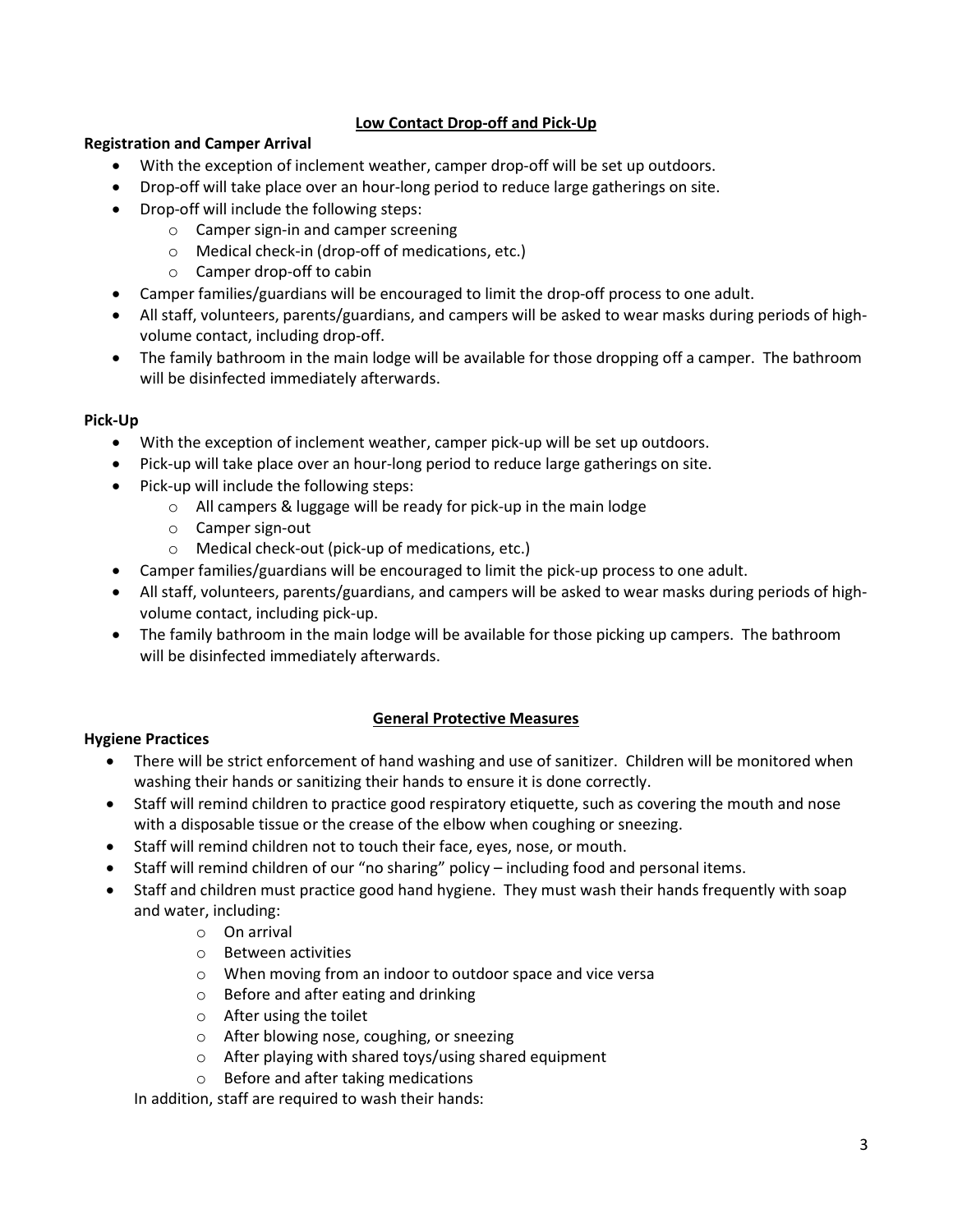- o Before and after handling food
- o Before and after cleaning
- o Before and after breaks
- o Before and after giving medications

## Mask Wearing

- All staff, volunteers, parents/guardians, campers, and other visitors will be asked to wear masks during periods of high-volume contact, such as drop-off and pick-up.
- Extra non-medical face masks will be stored in the First Aid room.

# Cleaning and Disinfecting Measures

## Supplies

- The following supplies will be readily available:
	- o Hot/cold potable running water
	- o Liquid soap
	- o Hand sanitizer
	- o Paper towel
	- o Toilet paper
	- o Cleaning and disinfecting supplies
	- o Personal protection equipment (non-medical face masks, face shields, disposable gloves).
- The Administrative Lead (staff member) will be responsible for monitoring these supplies and ensure stock is maintained.

# Daily Facility Cleaning Requirements

Cleaning refers to the removal of visible dirt, grime, and impurities. Disinfecting refers to using chemicals to kill germs on surfaces.

- Camp Kidston will use disinfectants approved by Health Canada (as outlined at https://www.canada.ca/en/health-canada/services/drugs-health-products/disinfectants/covid-19/list.html).
- General cleaning and disinfecting of all facilities will be scheduled each day and assigned to specific staff.
- High-touch common surfaces (doorknobs, banisters, light switches) will be cleaned and disinfected at least once daily and when soiled.
- The kitchen and dining hall tables/chairs will be cleaned and disinfected after each meal/snack.
- Shared program equipment will be cleaned and disinfected at least once daily and when soiled.
- Waste will be disposed of regularly and hands washed after waste removal.

### End-of-Session Procedures

 Following camper departure, staff will thoroughly clean and disinfect the facility. In addition to standard cleaning, mattresses will also be cleaned and disinfected.

### Communication

### Health Awareness and Communication

- Hand washing posters are posted in all bathrooms and by sinks.
- Campers are instructed upon arrival, and reminded throughout each day, of our requirements for hand washing, what to do if symptoms arise, and all other procedures for maintaining the operational plan.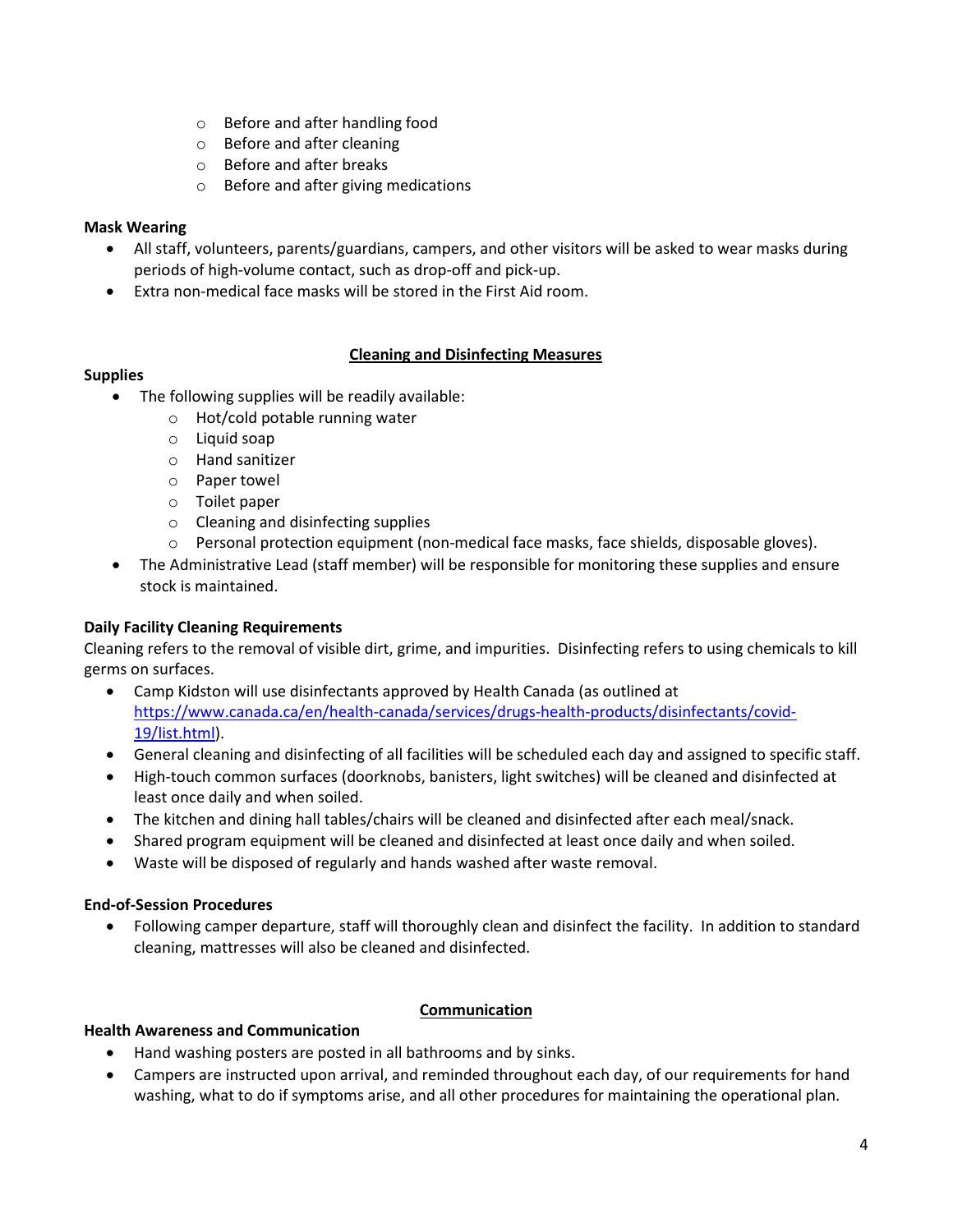- Families of campers will be provided information about preparing for overnight camp. Email communication will include:
	- $\circ$  Explanation that family actions play a critical role in reducing the risk of infectious disease transmissions in our facility.
	- $\circ$  Explanation of what to expect if a camper shows signs of being unwell while at camp, including the expectation that the camper will be picked up as soon as possible.
	- o Explanation of safety precautions that must be followed at camp.
	- o Pre-screening information, including the COVID-19 Daily Checklist.

# General Facility/Program Measures

# Record Keeping

- Record-keeping of all campers, staff, and visitors on site will be maintained, including:
	- o Name
	- o Contact information
	- o Time of arrival/departure
- This will facilitate contact-tracing in the event of a confirmed COVID-19 case or outbreak.

# **Visitors**

- With the exception of essential workers (e.g. food delivery), visitors must receive approval from the Executive Director before visiting during a camp session.
- Visitors will be expected to follow all aspects of this operational plan, including screening and handwashing.
- A visitor log will be maintained of anyone entering the facility.

# **Staff**

 All staff are expected to lead by example and follow all aspects of this operational plan (e.g. demonstrating proper handwashing, etc.).

# Program/Activities

- Activities will take place outdoors as much as possible.
- When indoors, large and well-ventilated spaces will be used as much as possible.
- Shared program equipment will be disinfected at least once daily (e.g., paddles, sports equipment, etc.) and when visibly soiled.
- Campers will be reminded to wash/sanitize their hands before and after each activity.

# Sleeping & Accommodation (Cabins)

- When safe to do so, windows will be opened to increase air flow within sleeping buildings.
- Entry into a cabin is limited to cabin members and their assigned camp counsellors, unless otherwise required for critical circumstances (e.g., First Aid).
- Staff will disinfect high-touch surfaces in the cabin at least once daily, including doorknobs and light switches.

### Bathrooms

Staff will clean and disinfect washrooms at least once daily, including high-touch surfaces.